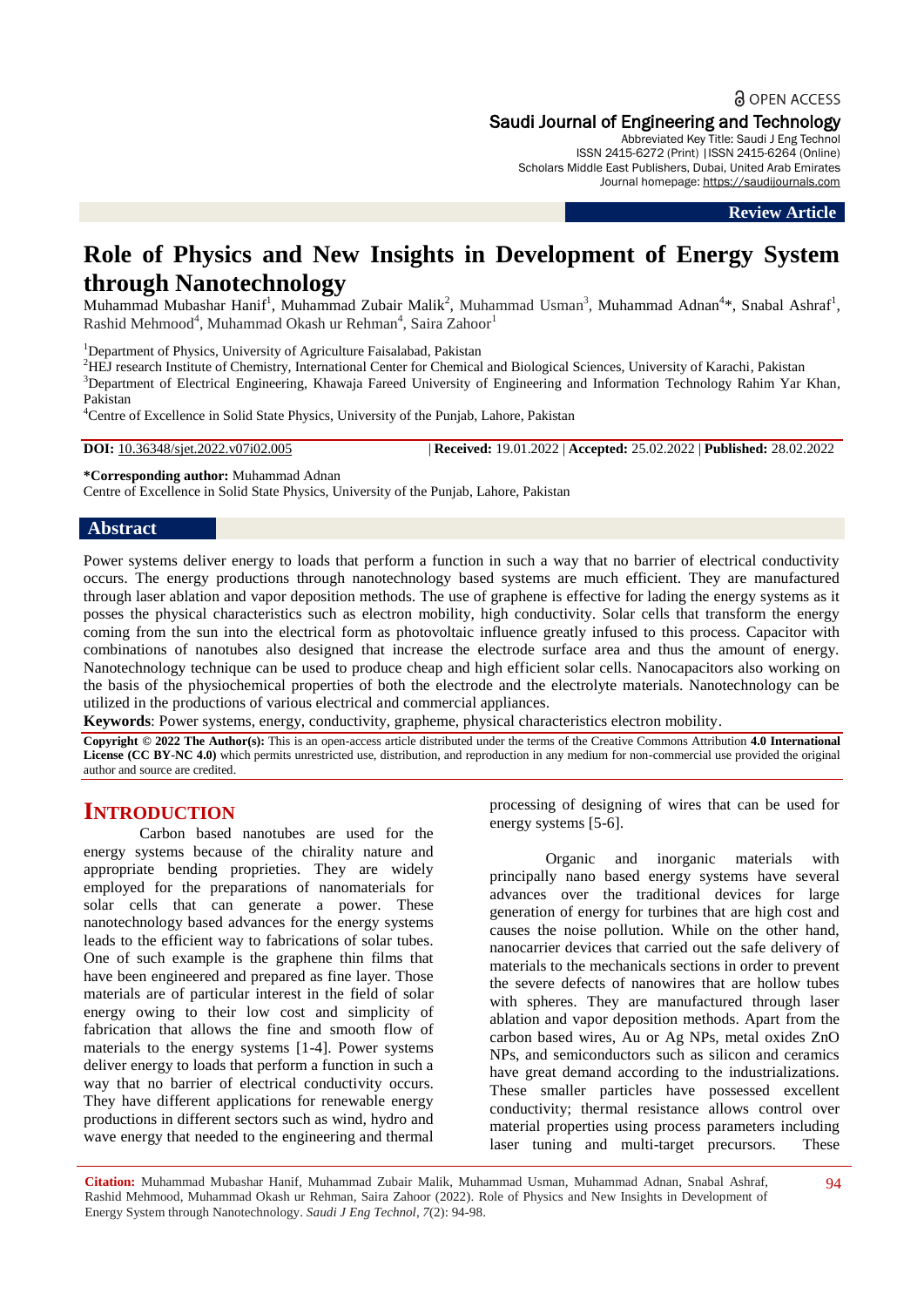advances have made progress in the development of energy systems exotically for rapid flow of nanomaterial's to the target area [3, 6, 7].

Energy based systems follow the reactions carried in the metallic wires that composed of different types of NPs that allows the flow of electrical signals to the main target source such as hydropower, wave power, tidal power and geothermal power can be produced FeCl3 as precursor that acting as nontoxic and soluble in nature that catalyzed the nucleation of the minerals [4]. The energy productions through nanotechnology based systems are much efficient while on the other hand, energy productions sources can cause the metallic toxicities' and renders the machinery in such a way that final products contained lots of impurities and hence replaced with advanced systems. It is very fast, virtually the speed of light. To produce other forms of radiant energy. There is need to design the kind of machines working on the nanoparticles

based allows the low cost and high products value [8- 10].

### **New Insights in Development of Energy System through Nanotechnology**

The use of graphene is effective for lading the energy systems as it possess the physical characteristics such as electron mobility, high conductivity in order to flow the movements of different articles as it important in the 3D system that carried out the storage of energy in appropriate manner. Sometimes, combinations of two or more metals lead to integrated energy systems such as integration of TiO2 with grapheme electron mobility. It also amplifies the high switching speeds, which are achieved because the main charge carriers are involved in extremely low noise values. These advocates the electrical pathways in which, majority of modules commended in such a way that the current variation in these as charge carriers is almost exclusively the majority carriers and the minority carriers [11-13].

| <b>System type</b> | <b>Physical Role</b>                      | <b>Significance</b>         | <b>Applications</b>          |
|--------------------|-------------------------------------------|-----------------------------|------------------------------|
| Energy Power       | deliver energy to loads that perform a    | Large generation of energy  | The engineering and          |
| systems            | function in such a way that no barrier    | for turbine                 | thermal processing of        |
|                    | of electrical conductivity occurs         |                             | designing of wires           |
| Nanocarrier        | delivery of materials to the              | in order to prevent the     | Development of energy        |
| devices            | mechanicals sections                      | severe defects of           | systems exotically for rapid |
|                    |                                           | nanowires that are hollow   | flow of nanomaterial's to    |
|                    |                                           | tubes with spheres          | the target area.             |
| graphene           | electron mobility, high conductivity      | current variation in these  | These approaches can be      |
| combinations       | in order to flow the movements of         | as charge carriers are      | more comprehended to the     |
|                    | different articles as it important in the | almost exclusively the      | energy based systems where   |
|                    | 3D system that carried out the            | majority carriers and the   | storage of energy occurs at  |
|                    | storage of energy in appropriate          | minority carriers           | adequate manner with less    |
|                    | manner                                    |                             | consumption and maximum      |
|                    |                                           |                             | mutilation                   |
| Capacitors         | source of energy in combinations of       | Capacitor with              | The engineering and          |
|                    | metallic designed that are much           | combinations of nanotubes   | thermal processing of        |
|                    | efficient as compared to the normal       | also designed that increase | designing of wires           |
|                    | batteries                                 | the electrode surface area  |                              |
|                    |                                           | and thus the amount of      |                              |
|                    |                                           | energy                      |                              |

| Table-1: Shows the role and New Insights in Development of Energy System |  |  |
|--------------------------------------------------------------------------|--|--|
|--------------------------------------------------------------------------|--|--|

The carriers are main source of energy balancing devices that linked to the all parts of the energy systems so that compact integration happened for large generation of energy acting as efficient binding sites for TiO2. It also promoted the solar light irradiation, due to high photo catalytic activity of integration of titanium metallic based with grapheme that equally balanced the amount of energy used and the relative contribution of each different source. These approaches can be more comprehended to the energy based systems where storage of energy occurs at adequate manner with less consumption and maximum mutilation [5, 12, 13].

Solar cells that transform the energy coming from the sun into the electrical form as photovoltaic influence greatly infused to this process. This sunlight causes the flow of electrons from the capacitance band to the semiconductor conduction band and connected to the nanocarrier system. While on the other hand, traditionally used energy systems loss of energy cause the environmental pollution. While on the other hand, nano based batteries, which derive electrical energy from chemical reactions helpful for storing the large amounts of energy. This energy can utilized for turbine and guided power systems or other purposes but the utilization is relatively low cost and much efficient to the friendly environment [7, 9, 14].

Capacitors are also source of energy in combinations of metallic designed that are much efficient as compared to the normal batteries. It usually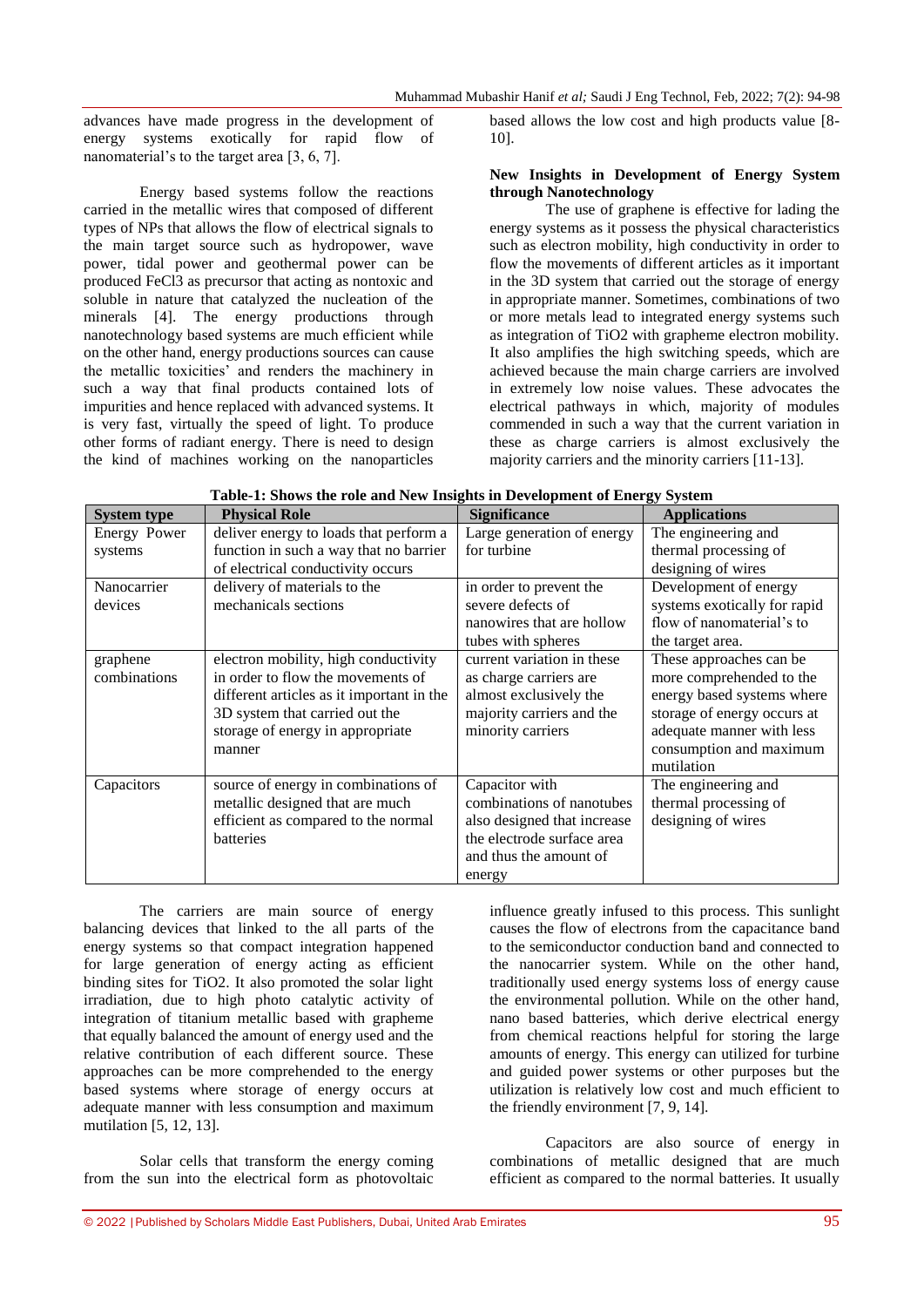depends on the surface area of the metal used for their designing. Different types of metals are compacted to the inner surface to make fine body. Capacitor with combinations of nanotubes also designed that increase the electrode surface area and thus the amount of energy. Batteries have been replaced with nano capacitors as traditional batteries even high current types are considered low in comparison to rechargeable batteries. Thermal runaway can occur with improper charging [8, 11]. PV solar cell also used for different industrial and commercial purses in order to increase the organic polymer based metals that have been acting also the source of renewable energy sources, as a one option for the production of energy from light at very low cost[15, 16].

Next generation of the solar cells are more reliable that provides the supply of electrical energy to the high demand as fine layer of solar cells is relatively allowed the electrical conductivity in combinations of nanoparticles. Nanotechnology technique can be used to produce cheap and high efficient solar cells. Through the applications of nanotechnology in the field of electrical appliances, charges laptop, cell phone for energy storage for long periods of time [8, 9]. These nanotechnology based solar cells have crystalline nature with excellent structural properties with tuning quantum effects in the short direction but retention of bulk properties, such as rapid carrier transport, in the long. The electrical energy that generated in this way as potential source of electrical engineering repairing parts by designing of metallic parts.



**Fig-1: Shows the various types of energy systems and sources**

Nano based optical filters are used for the extraction of the heat in order to clear the dust particles from air thus reducing the risk of environmental pollution. These fibers are comparatively much better as compared to the fibers without nanofluids. Hence, the efficiency of the nano based optical filters boosted as compared to the traditional methods used for energy generations purposes. Fullerenes are also sued because of their stability during electrochemical reactions as they can favor the catalyst support materials. They are much efficient as most commercial cells have low thermal efficiency while on the other hand, the efficiency of solar cells enhanced through the nanoparticles with thin layer of nanofluids coated in such as way that thermal efficiency not influenced by the interaction with nanoparticles coating . The fine coating of the nanofluid allows the smooth flow the ions and electrons to the targeted site where catalysis occurs [9, 11, 12].

Storage of energy through batteries is costly and required extensively materials through different instrumentation. While on the other hand, use of nanotechnology to the energy storage is the current interest of research is greatly increasing due to the high demand of efficient low costly materials, long storage of energy also helpful for transportation. While, some of the other irons based batteries such as storage of hydrogen can also be stored on the surfaces of solids or within solids through chemical and physical methods in order to enhance their storage value. Combinations of nanomaterails as piece or thin layer can increase the electrical conductivities and mechanical properties that also increase their overall shelf life [13]. They also serve also thermal based materials with properties of light-emitting diode provide that also helpful for efficient usage of electrical energy. This energy can be utilized or different physical and chemical activities. They have wide range of applications in the conversion, electronics, energy storage and physical and chemical catalysis [14-17]. The occurrence of the chemical and physical reactions can be maintained for smooth running of batteries that can be designed through nanotechnology.

Nanocapacitors are greatly addressed in the fields of engineering and electronics for the manufacturing of various appliances of industrial importance. One the ideal examples are the solar tube, solar lamps, solar panels, solar based electronics that have been made got scientific progress in order to achieve the goals of nanotechnology. Nanocapacitors also working on the basis of the physiochemical properties of both the electrode and the electrolyte materials. The accumulation of more ions causes the flow of electrons that induced the signals to the main tagged phase that swap to the receiver of the solar type but their storage capacity depends on the surface area of electrodes. Any failure in the structural designing of the electrodes leads to poor signals flow that causes the damage to the manufactured appliances. The potential disadvantages include economic disruption health and the environment by releasing the different types of materials pieces in the form of toxic metals that ultimately leads to the environmental pollution. The main advantage is to resist the resistance against heat, temperature, circumstance, opportunity or means,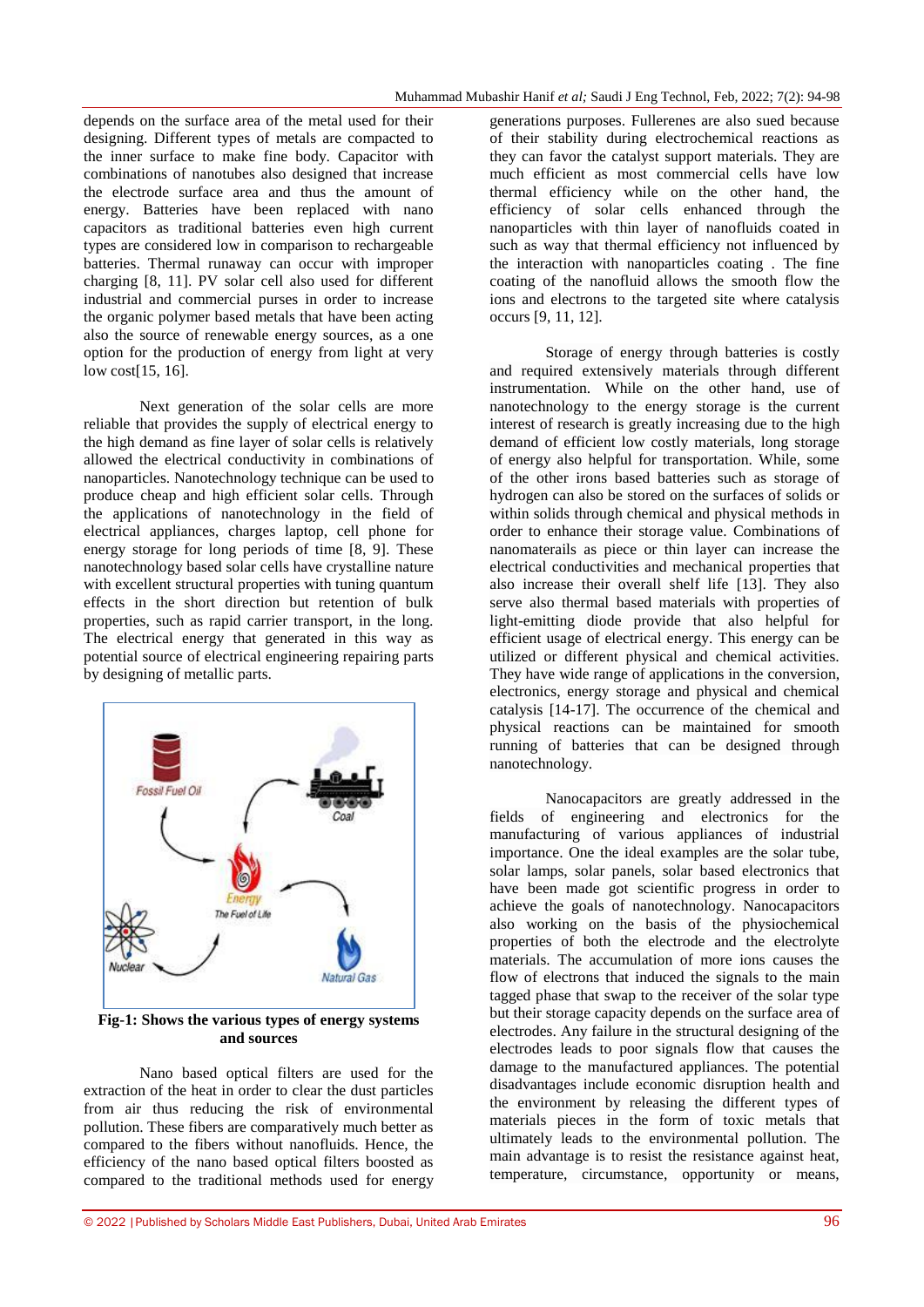particularly favorable to the maintenance of the designed materials. There is need to design the active materials with high mechanical properties and resist the corrosion effects [18-20].

Renewable resources can be utilized for the production of materials used in the batteries, capacitors, and storage systems. Among of them, hydrogen storage is needed for low cost but due to the environmental releases of chemicals it with nanotechnology and the future of hydrogen production is envisioned towards its direct production from nanotechnology renewable sources. It will ultimately leads to the reducing the problems of electrical, heat and mechanical losses [20- 24]. Variety of nanostructured carbon materials with combinations of chemical electrodes can be used for the generation of electricity, the evaporation driven water flow in nanoporous carbon film converts ambient thermal energy into electricity via the water molecules' interaction. But, heavy cost and materials added to the generations of energy in appropriate manner. Heavy mechanical nanophotocatalysis leads to generate a variety of energies such as solar, thermal, wind energy, thermochemical cycles or biomass gasification [25-27].

Many of the novel and advocated nanocapacitors with the manufacturing of an arrangement of nanotubes can be combined with piece of pure metal such as aluminium oxide layer. This nanomaterial's offers the improved ionic transport and electronic conductivity compared with conventional [28-31]. These can be utilized for corrosion protection layers for turbine blades for heavy machinery materials by gaining solar energy from the sun and energy from the wind using turbines with no sunlight and wind also have different applications in parking areas, to charge portable electronic devices and vehicles. The combined piece of metal in the constructed material can helpful for deciding the nature of hollow tubes that have been relocated during the mechanical and physical processes[32-34].

## **CONCLUSION**

Energy systems have different applications in the industrial and physiological processes. As, they are more reliable for next generations technologies because of their potential of storage efficiency, electrical conductivity and thermal properties. Nanotechnology can be utilized in the productions of various electrical and commercial appliances due to increase demand of capacitors, batteries and nanofluids based machineries.

### **REFERENCES**

- 1. Ghavamian, A., & Öchsner, A. (2013). Numerical modeling of eigenmodes and eigenfrequencies of single-and multi-walled carbon nanotubes under the influence of atomic defects. *Computational Materials Science*, *72*, 42-48.
- 2. Farsadi, M., Öchsner, A., & Rahmandoust, M. (2013). Numerical investigation of composite

materials reinforced with waved carbon nanotubes. *Journal of composite materials*, *47*(11), 1425-1434.

- 3. Kumar, N., & Kumbhat, S. (2016). *Essentials in nanoscience and nanotechnology*. John Wiley & Sons.
- 4. Obayemi, J. D., Dozie-Nwachukwu, S., Danyuo, Y., Odusanya, O. S., Anuku, N., Malatesta, K., & Soboyejo, W. O. (2015). Biosynthesis and the conjugation of magnetite nanoparticles with luteinizing hormone releasing hormone (LHRH). *Materials Science and Engineering: C*, *46*, 482-496.
- 5. Fotiou, T., Triantis, T. M., Kaloudis, T., Pastrana-Martínez, L. M., Likodimos, V., Falaras, P., ... & Hiskia, A. (2013). Photocatalytic Degradation of Microcystin-LR and Off-Odor Compounds in Water under UV-A and Solar Light with a Nanostructured Photocatalyst Based on Reduced Graphene Oxide–TiO2 Composite. Identification of Intermediate Products. *Industrial & Engineering Chemistry Research*, *52*(39), 13991-14000.
- 6. Bondavalli, P. (2018). The graphenes cousins from dream to reality. *Graphene and Related Nanomaterials. Amsterdam, Netherlands: Elsevier*, 103-136.
- 7. Limjoco, V. (2006). "Super Battery," ScienCentral News.
- 8. Taylor, R. A., Phelan, P. E., Otanicar, T. P., Walker, C. A., Nguyen, M., Trimble, S., & Prasher, R. (2011). Applicability of nanofluids in high flux solar collectors. *Journal of Renewable and Sustainable Energy*, *3*(2), 023104.
- 9. Shrair, J. (2009). Advances in nanotechnology can provide clean energy resources and sustainable development.
- 10. Tuktarov, A. R., Salikhov, R. B., Khuzin, A. A., Popod'ko, N. R., Safargalin, I. N., Mullagaliev, I. N., & Dzhemilev, U. M. (2019). Photocontrolled organic field effect transistors based on the fullerene C 60 and spiropyran hybrid molecule. *RSC Advances*, *9*(13), 7505-7508.
- 11. Jeon, I., Shawky, A., Lin, H. S., Seo, S., Okada, H., Lee, J. W., ... & Matsuo, Y. (2019). Controlled redox of lithium-ion endohedral fullerene for efficient and stable metal electrode-free perovskite solar cells. *Journal of the American Chemical Society*, *141*(42), 16553-16558.
- 12. Tripathi, D. (2021). *Energy Systems and Nanotechnology*. R. K. Sharma (Ed.). Springer.
- 13. Raina, N., Sharma, P., Slathia, P. S., Bhagat, D., & Pathak, A. K. (2020). Efficiency enhancement of renewable energy systems using nanotechnology. In *Nanomaterials and Environmental Biotechnology* (pp. 271-297). Springer, Cham.
- 14. Hou, J., Liu, Z., & Zhang, P. (2013). A new method for fabrication of graphene/polyaniline nanocomplex modified microbial fuel cell anodes. *Journal of Power Sources*, *224*, 139-144.